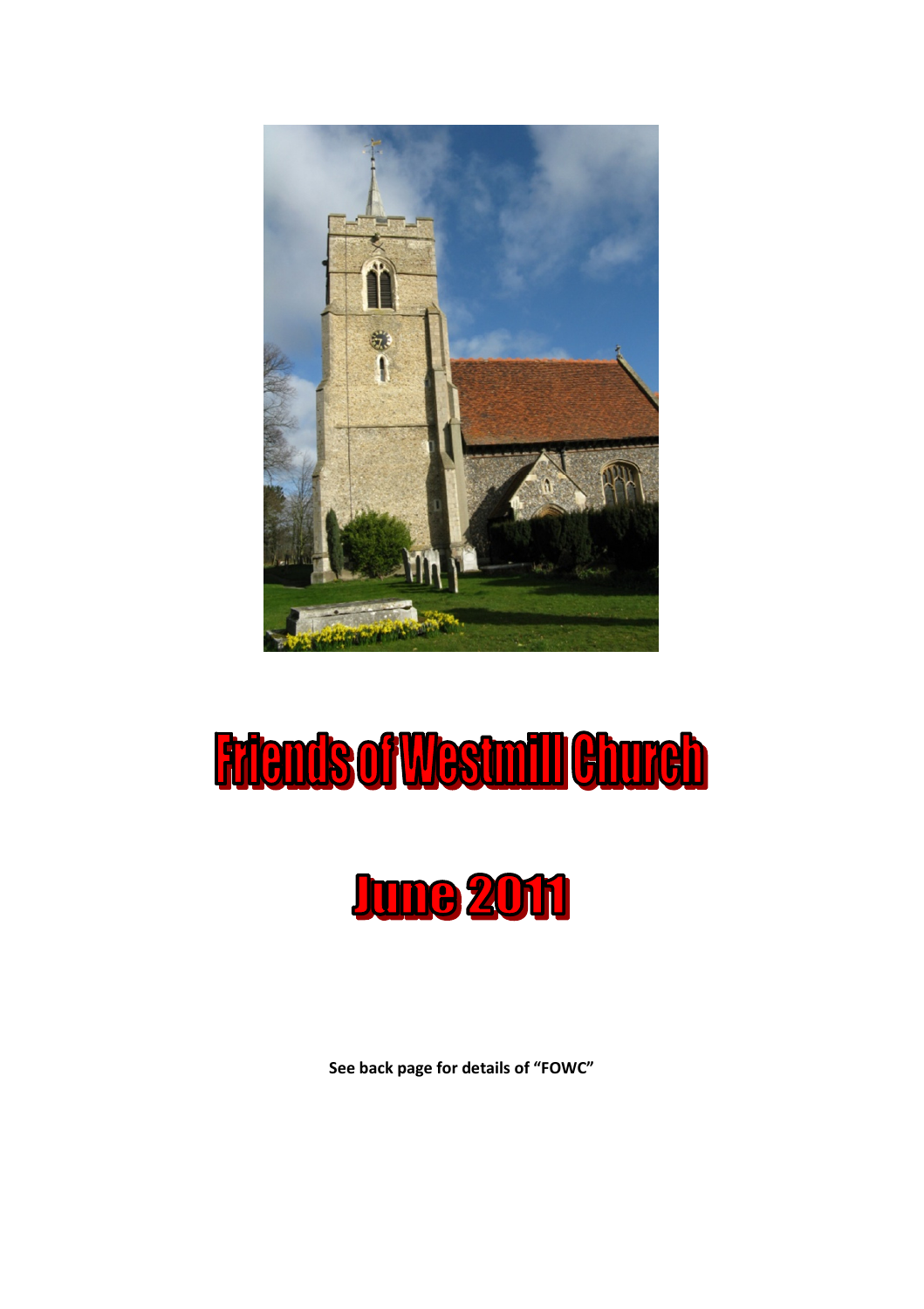### The Church Roof. Very bad news.

During the  $8^{th}$  9<sup>th</sup> & 10<sup>th</sup> of May a very detailed inspection of the entire Church Roof was carried out with the aid of a long reach cherry picker. The findings were rather disturbing. It was always known that the North Side of the roof (the side you can't see from the road) was in a bad state. The recent inspection has also revealed major problems on the south side, with rotting timbers and many unstable tiles. The Churchwardens, together with the Church Architect, are now preparing paperwork to apply for Faculties and grants so that repairs can be carried out sooner rather than later. This has now become a matter of urgency. As you can also imagine the repair costs are now going to be much greater than was originally expected.

### Now for the good news.

Over 20 parishioners met in the Village Hall on Thursday  $9<sup>th</sup>$  June to plan the final details for our Flower & Music Festival which is being held on 9<sup>th</sup> & 10 July. (If after reading this newsletter you would like to offer help in any way with our Festival PLEASE contact one of our committee members whose names are all on the back page of this newsletter)

Details so far for the  $9^{th}$  &  $10^{th}$  are as follows. The Church will be fully decorated with flowers and open to the public on Saturday & Sunday from noon to 5 pm each day. On Saturday afternoon various stalls will be arranged in the Churchyard, (Books, Cakes, Bottles, Grand Draw, Guessing the weight of the Cow) Brian Peters will be demonstrating his Model Railway layout in the Village Hall. Afternoon teas will be served in Mrs. Mildren's beautiful garden (Sissons) at the top of the Village Green. In the Children's room of the Church will be a photo exhibition displaying photos of our village. Visitors will be asked to pick their 12 favorite photos. From those selected a 2012 calendar will be produced to sell for the benefit of our Charity. At 7.30 p.m. on Saturday evening a Music Concert will be held in the Church when local musicians and singers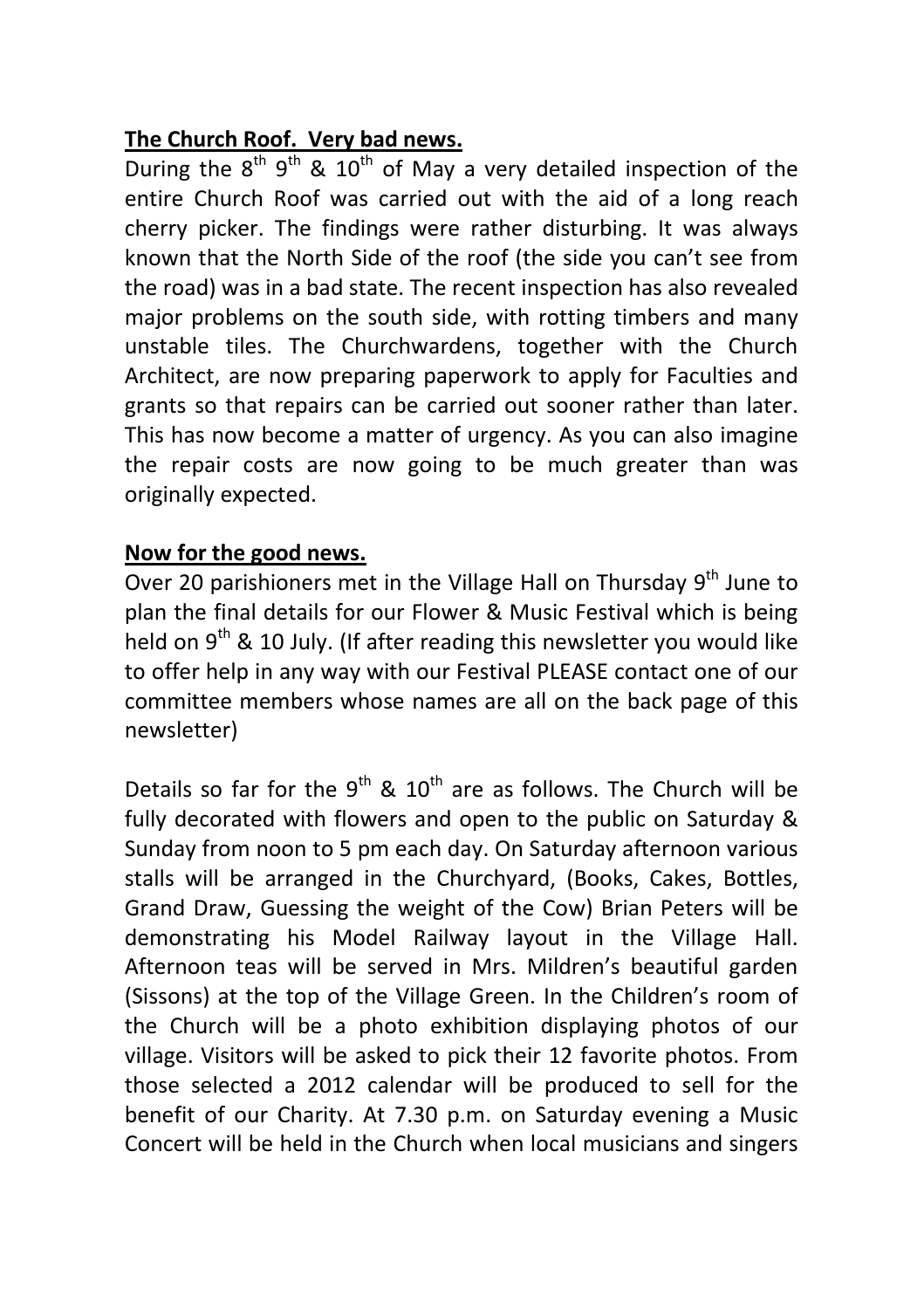will entertain us. Due to the restricted number of seats in the Church this will be a ticket only event. The programme for the evening will be varied, ranging from Jazz to Classical and popular songs. Ticket sellers will be calling shortly and will give more details of the evening's events.

On Sunday 10th the Church will be open from noon for visitors to view the flowers. During the afternoon 4 local organists will each give approximately half an hour recital of their favorite organ music. Teas will be served in the Churchyard. David House from Tillers End has kindly loaned us his large marquee to erect in the Churchyard so that during the entire weekend visitors can take cover from either the heat or the rain. On Sunday evening at 6.p.m. there will be Songs of Praise, when the hymns sung will have been chosen by local people from a questionnaire which is enclosed with these notes. Please complete & return questionnaire to the Church & place in box provided by 30th June.

Although we are concentrating on the forthcoming Flower & Music Festival. We must not forget our "Bread & Butter" income from the Roof Club Fund. Thanks to Jan & Liz we are now averaging 160 numbers, drawn each month, enabling our treasurer to bank £160 monthly into our bank account. The draw takes place on the first Tuesday in each month in the Sword Inn Hand at 8.30.pm. Do come and join us to see if you are a winner. Let Jan or Liz know if you know of anybody who might like to join the club.

We now look forward to your support during the 9th & 10th of July: we hope we can all enjoy a fun and fundraising weekend for the benefit of our decaying Church.

PLEASE READ THE HELP LIST OVERPAGE AND WHERE POSSIBLE OFFER YOUR HELP;- Making cakes, giving books, giving items for the Grand Draw and Bottle stalls or helping Sally with the flowers. Sarah would love to hear from anybody with Musical talent. Nigel wants as many photos and pictures both of old and new Westmill and of past or present residents.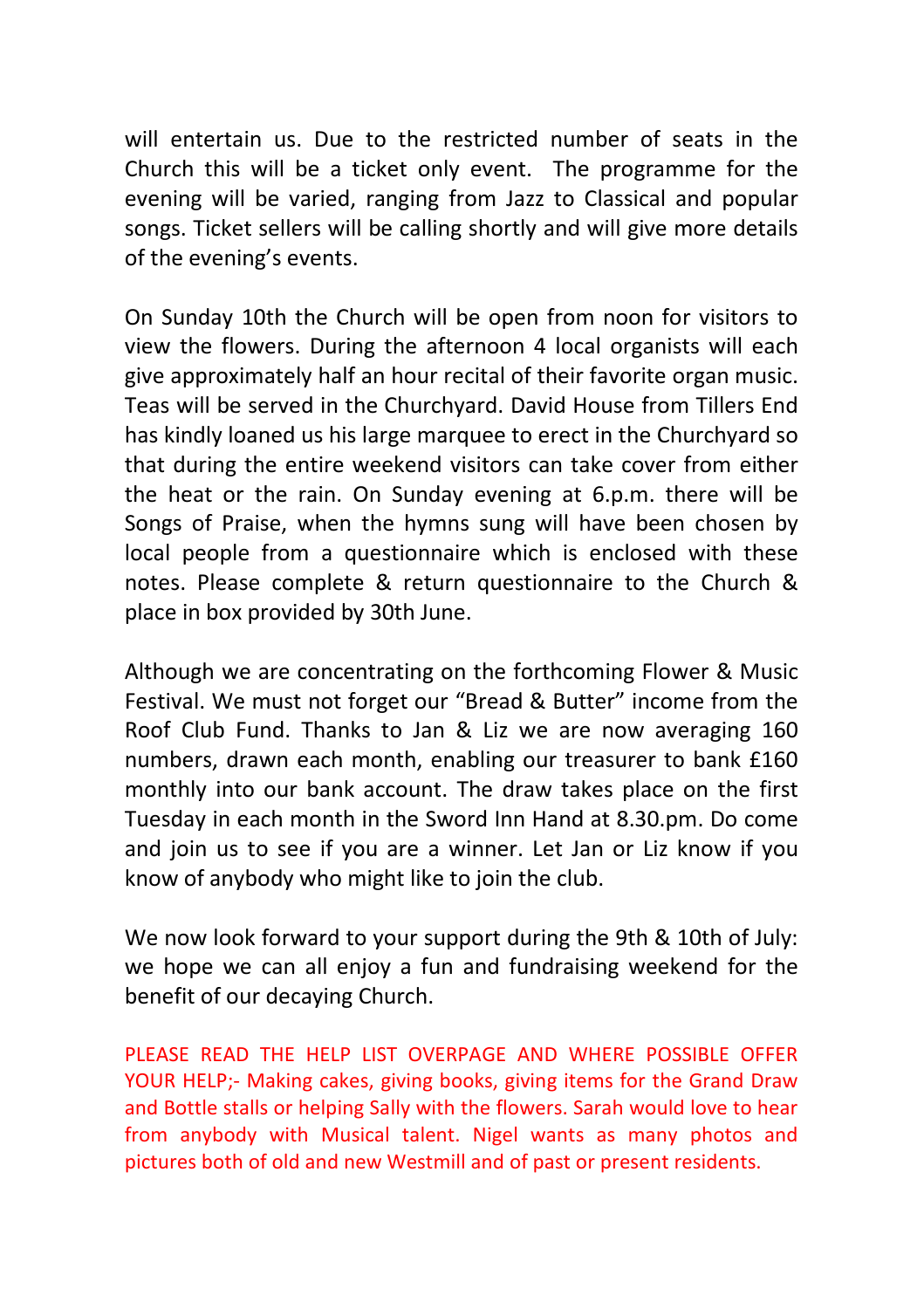## HELP HELP HELP HELP HELP HELP HEIP

You may recall seeing this sheet before, the request is the same as last time those people listed below would be very grateful for your help? Perhaps in providing books, making cakes, providing bottles for the bottle stall, or prizes for the Grand draw. Can you sing or play an instrument? Sally will need help to tidy the Church after preparing her flower arrangements. We will be able to find a job for all volunteers.

### LET'S MAKE 9<sup>TH</sup> & 10<sup>TH</sup> JULY A GOOD FUN & FUND RAISING WEEKEND

FLOWERS IN THE CHURCH. Either to offer flowers, foliage or help arrange, or tidy up when the Church has been decorated contact Sally Cousins

MUSIC DURNG THE WEEKEND if you play a musical instrument or sing or know somebody who does contact Sarah Hill

### TEAS AND REFRESHMENT BOTH SATURDAY IN SISSONS GARDEN & SUNDAY CHURCHYARD.

Olga & Ray partridge, Sue Phipps, Hilary Harding need help to serve wash up etc.,

PRIZES FOR BOTTLE STALL TOMBOLA Bottles of wine, jars of jam, tins of Coke, in other words anything in a bottle, jar or tin. Jan James & Michael McRae will be pleased to collect later

BOOK STALL All the good reads that you have now finished, and would like others to read let Jaqui McRae, Muriel Parsons or Judy Thody know what you have available

CAKE STALL Ladies nearer the time start baking scones, cakes and other goodies and let Helen Cowler know what you are prepared to offer for her to sell on the ever popular Cake Stall.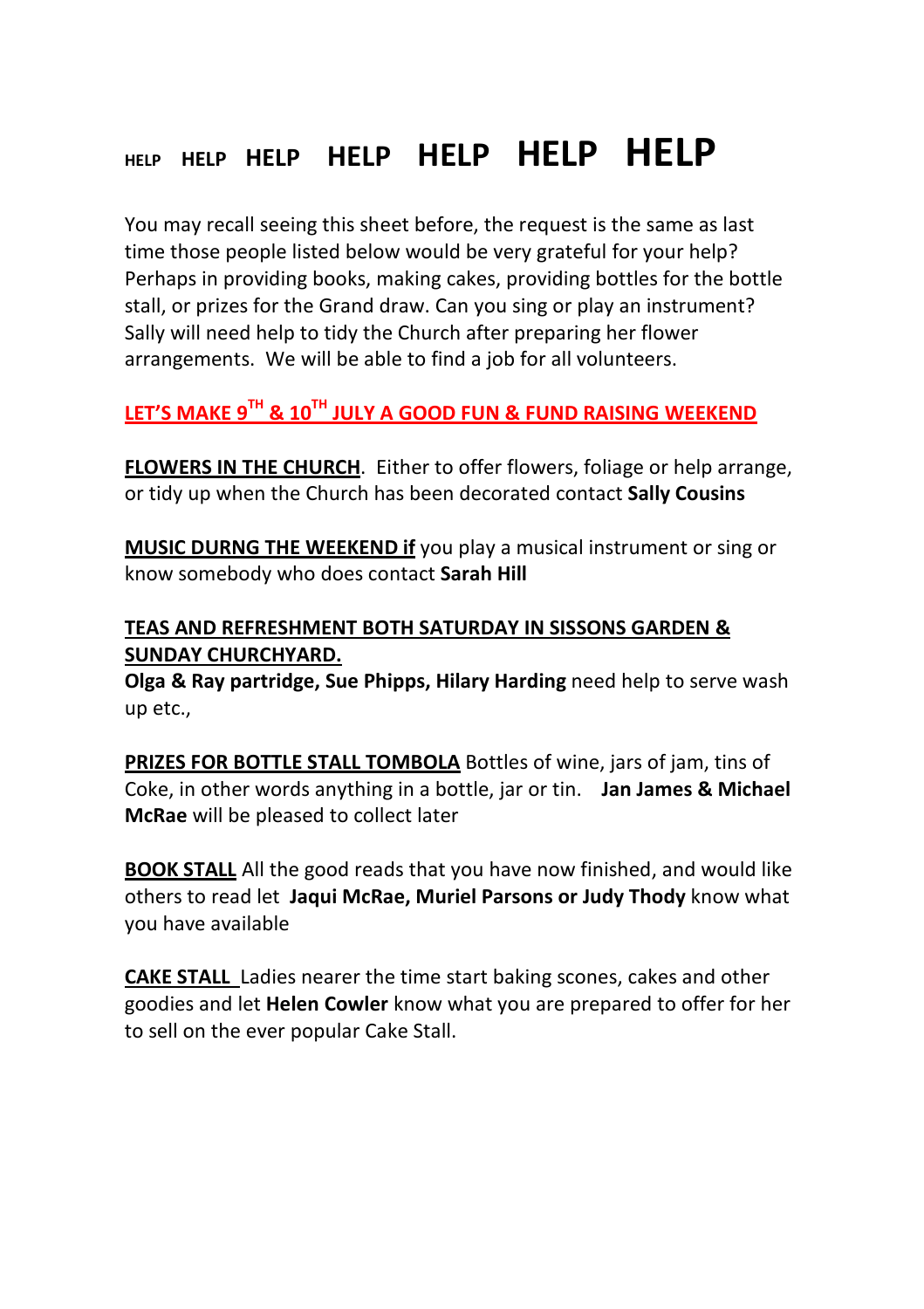GRAND DRAW prizes for the Grand Draw and help selling the tickets contact Jane Sloan or Liz Holland.

PHOTO EXHIBITION If you have already indicated you have some Photos of Westmill please let Nigel have them soon. Photos past and present of our Village are all required, for our exhibition. From your photos we hope to compile a Calendar for 2012.

Details and photos to Nigel Leaney by email to nigel.leaney@ex2k.co.uk or photos to Michael Thody or John King.

A ROTA OF SITTERS AT THE CHURCH ENRANCE An easy job sitting in the Church Entrance offering visitors a leaflet and guarding the donations jar. (There will be no entrance charge just a donation) Let Winston Pickup know if you are willing to offer an hour or two at the door.

**COW WEIGHT GUESING** A weekend or two before the  $9<sup>th</sup>$  &  $10<sup>th</sup>$  and also during the weekend itself visitors will be asked to guess the weight of "Buttercup" a life size model cow. Help will be needed to move "Buttercup" to the A10 Farm Shop & the Co op Car Park during June to help promote our  $9^{th}$  &  $10^{th}$  event. Contact Michael Thody

CAR PARK David McMullen has kindly offered the meadows next to the Church for visitor's car parking; "Traffic Wardens" will be needed to arrange tidy car parking. Contact John Bowtell if you fancy being a "Westmill Policeman"

MARQUEE ERECTING David House from Tillers End has offered us his large marquee to erect in the churchyard, (It might rain on the day) we hope to erect the marquee on the Wednesday evening (July  $6<sup>th</sup>$ ) need some strong men to collect from the farm and put up. Contact Michael Thody for this job.

The above are just a few of the tasks when help will be needed, if you can think of other ideas to raise more money for our cause, please contact any member of our committee whose names are on the back of the enclosed leaflet. Thanks for reading these notes; we are now looking forward to your support on  $9^{th}$  &  $10^{th}$  July.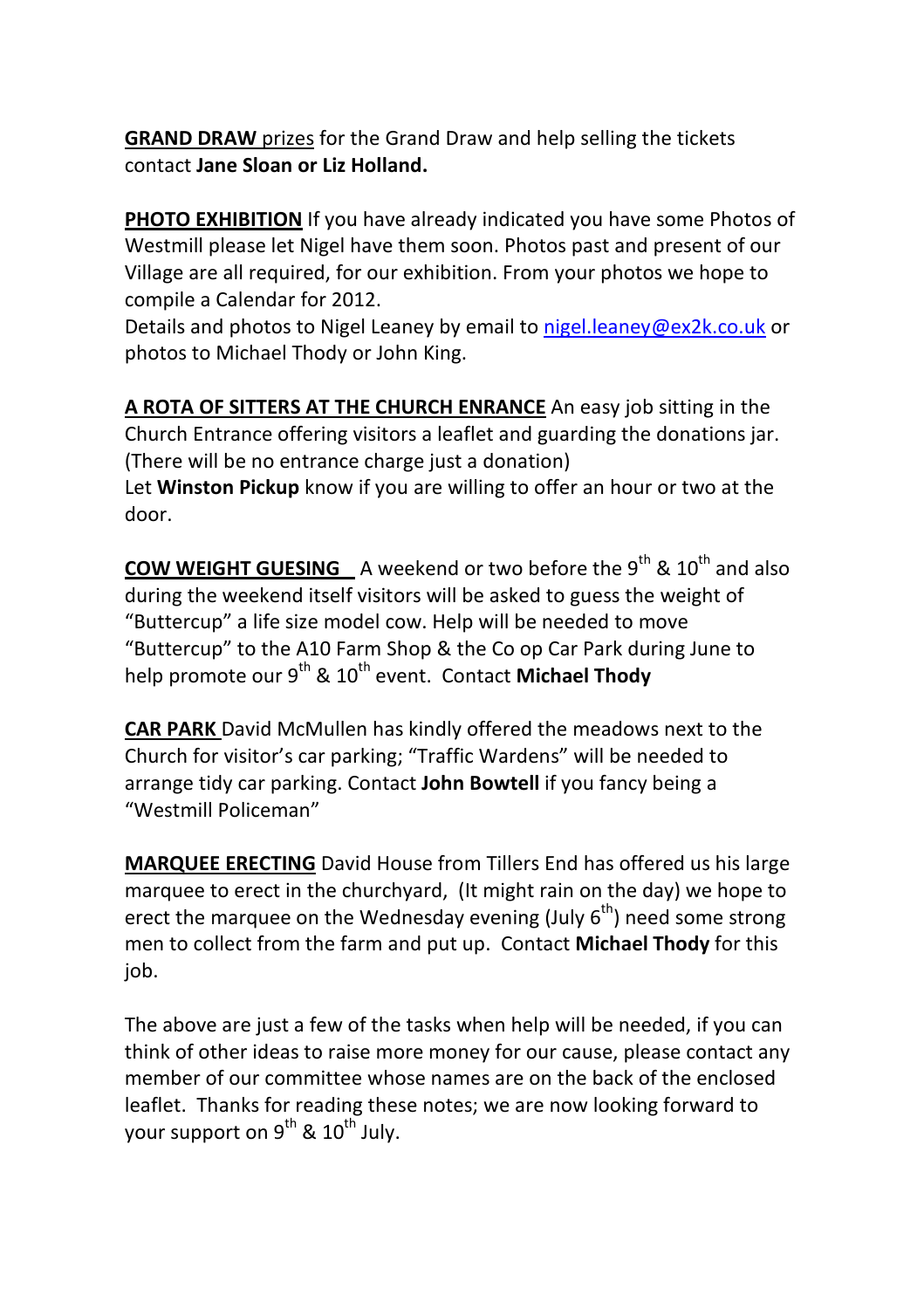STOP PRESS: - A recent inspection of the Church Roof has revealed considerably more damage than was first expected. David McMullen who had these pictures taken has kindly agreed for us to publish some of them to show the extent of the roof damage. The pictures were taken from the cage of the Cherry Picker during the time of the inspection.





There is considerable damage to both North & South facing roofs.

It would seem from the above pictures that our efforts to raise funds are very necessary, and urgent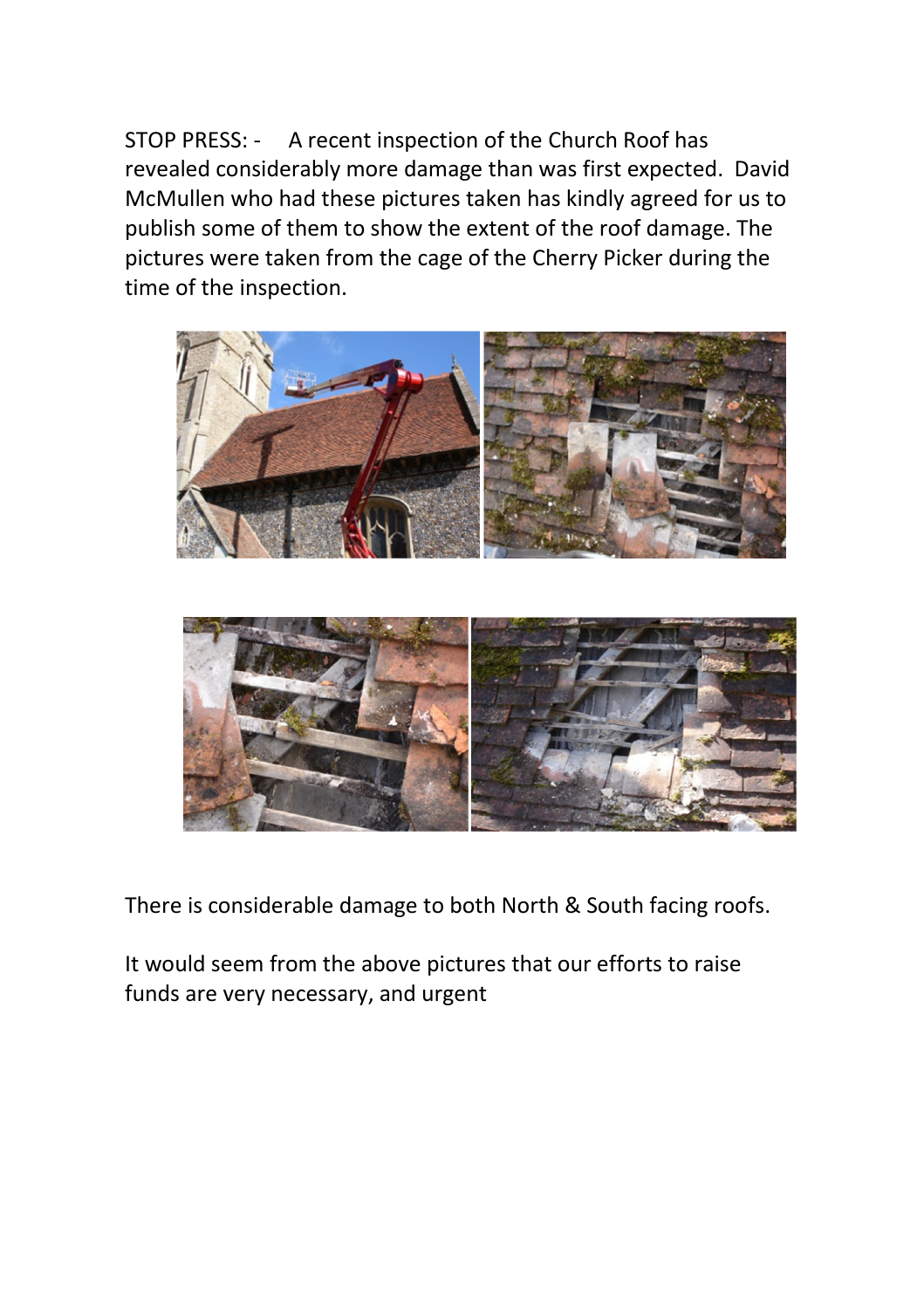This picture shows Kevin Foskett in Paris (Kevin has the yellow top)



Kevin had just completed a sponsored Bike ride on behalf of Friends of Westmill Church from Dieppe to Paris and back. So far he has raised over £350.

I know there were some people who said they would sponsor him, but may have forgotten. It's not too late we have not closed the books yet!

Any further sponsorship money please to Winston Pickup at Lower Gaylors Barn or Michael Thody at Green Acre.

### WELL DONE KEVIN THANKS FOR YOUR SUPPORT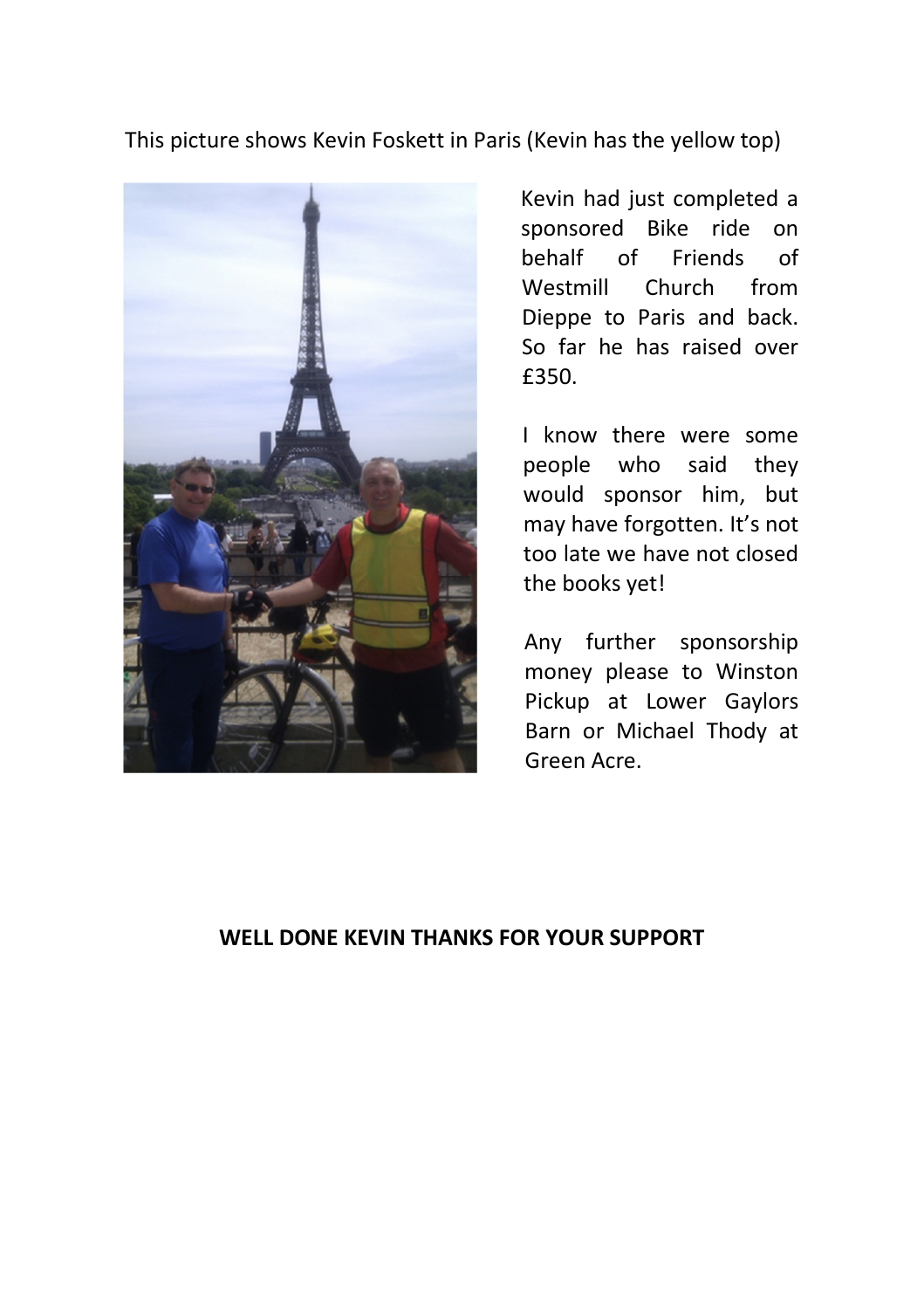# Friends of Westmill Church

### ADDENDUM

Just as this Newsletter went to press we were informed of new possible costs for repair from the Church Architect following the detailed roof inspection that we refer to earlier in this newsletter. The Architect now feels that the expected costs will be between £130,000 & £150,000; this figure is of course much higher than we had previously thought.

At the first meeting of the "Friends of Westmill Church" we set ourselves a target of £20,000 to raise during 2011. We are delighted to inform you that we have already exceeded that figure.

Our Bank Account now at the beginning of June stands at just over £22,000. This is a tremendous effort from a small village like ours and we are most grateful to all of those of you who have helped us to this figure. It seems from the above new information we still have a huge mountain to climb. PLEASE continue to give as generously as possible at the forthcoming fund raising events.

Thank you

Michael Thody.